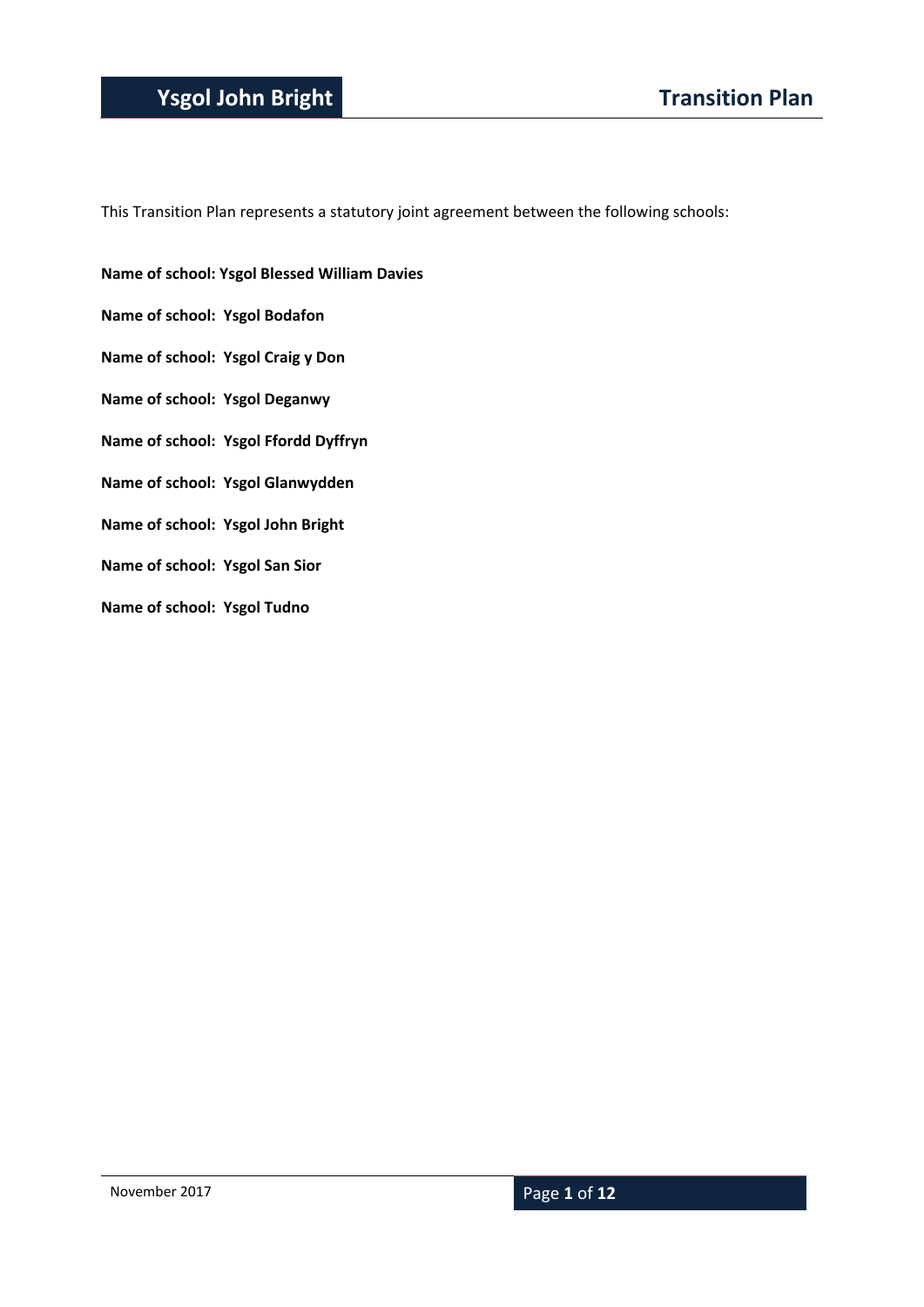#### **PURPOSE**

The Welsh Assembly Government's document, 'The Learning Country', makes a commitment to ensuring better transition between primary and secondary schools, in order to raise standards.

As a cluster we are committed to ensuring that the transition from Key Stages 2 to 3:

- a) maintains and builds upon the momentum established at Key Stage 2.
- b) ensures appropriately high expectations of what every student can achieve.
- c) ensures continuity and progression in the planning and delivery of the curriculum.
- d) ensures the development of the key skills of literacy, numeracy, and ICT.
- e) continually improves the quality of teaching and learning through partnership and the sharing of good practice.
- f) ensures that pastoral links are in place to meet every student's personal and social needs.

We want our students to feel that:

- a) they are prepared for the transfer to their new school
- b) they are happy and secure in their new school
- c) they are moving on and progressing in their education
- d) their academic, personal, cultural and sporting achievements, or aptitudes, are being recognised, utilised, and maximised

The implementation of the above aims fundamentally relies upon the development of a common educational philosophy in which no one partner is any more or less important than another.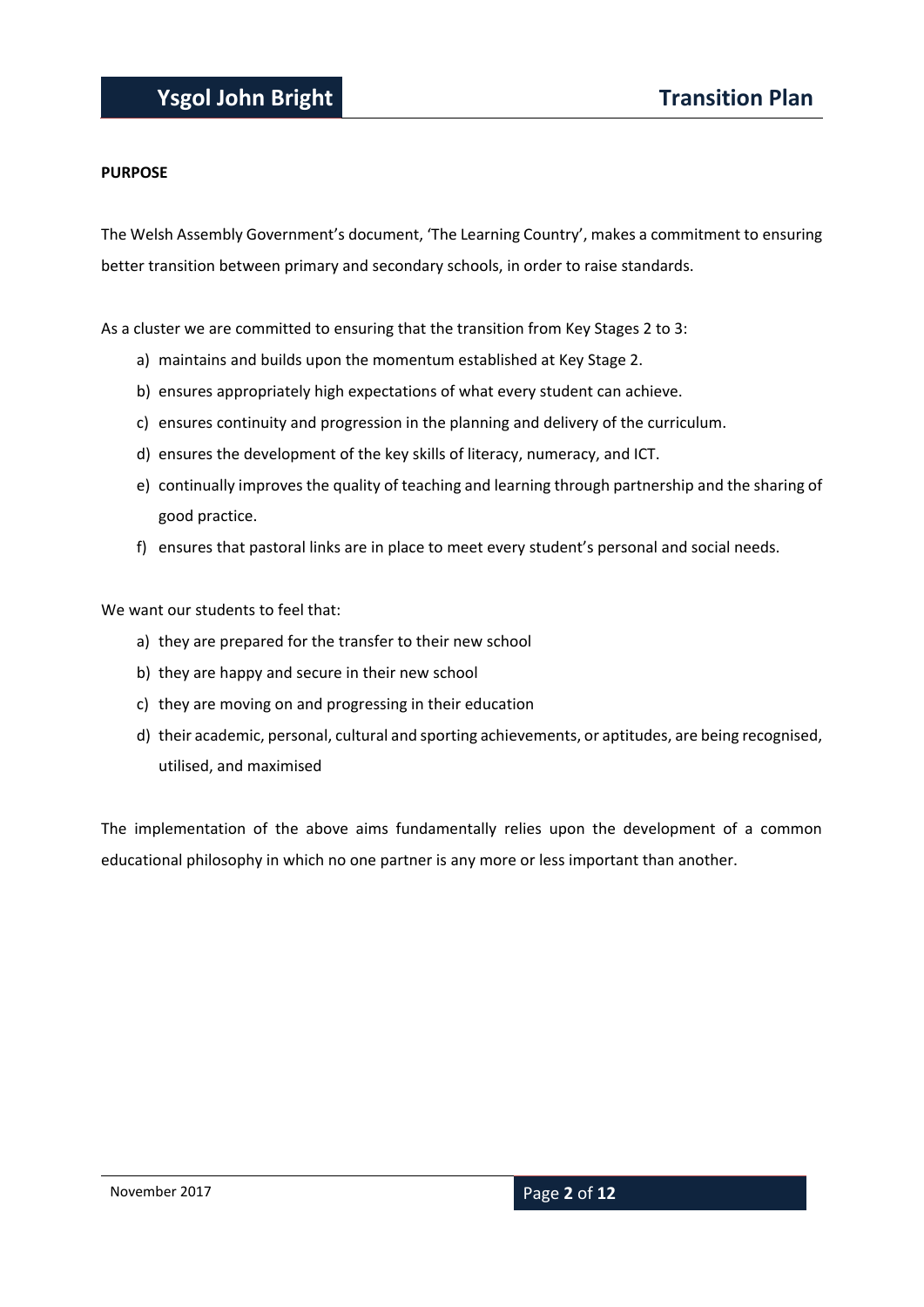#### **TIMEFRAME**

The Plan summarises aims and priorities agreed by partner schools for the period September 2017 to July 2019.

The progress made and next steps will be reviewed and agreed annually by partner schools.

We will seek the views of parents, carers and students on the approach taken. We will also work in partnership with colleagues in the local education authority.

#### **CONTENT**

The plan addresses the action that will be taken against the core requirements set out in guidance provided by the Welsh Assembly Government:

- 1. Managing and co-ordinating transition
- 2. Joint curriculum planning
- 3. Achieving continuity in teaching and learning methods.
- 4. Achieving consistency in assessment and monitoring and tracking students' progress against prior attainment
- 5. Evaluation of the impact of the policy and improvement initiatives on standards

In addition the plan sets out how we shall work together to ensure that there are effective arrangements for transition in the following areas:

- 6. Pastoral links to meet students' personal and social needs
- 7. Sharing information about students' achievements and attainments
- 8. Communicating the learning needs of students with additional learning needs

In each case, the plan identifies current and ongoing work. Where areas of improvement are identified we shall agree priorities and work together to address these over the period of the plan.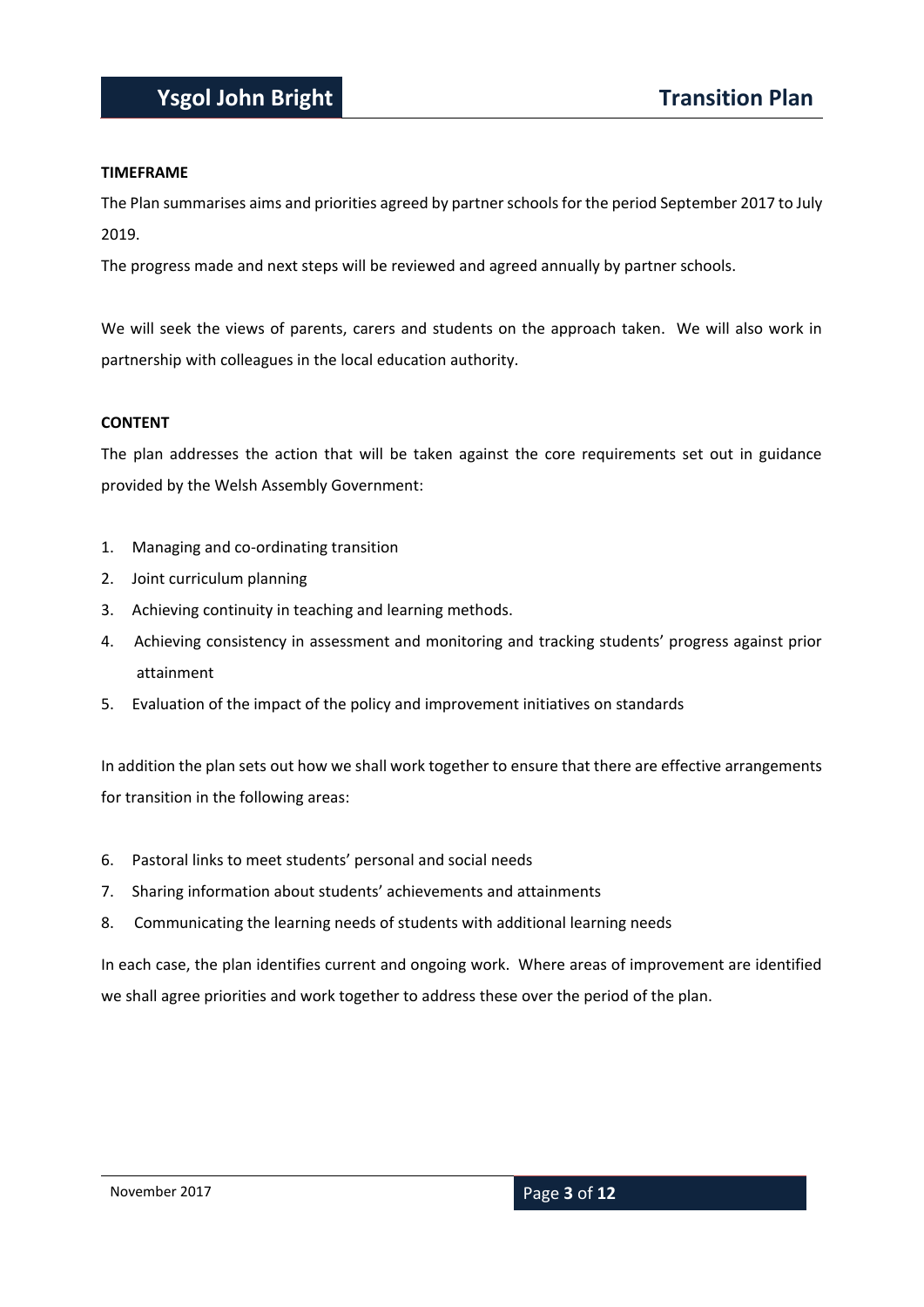## **Ysgol John Bright Transition Plan**

This plan is agreed on behalf of the governing bodies of the partner school by the following

| School: Ysgol Blessed William Davies |
|--------------------------------------|
|                                      |
|                                      |
|                                      |
|                                      |
| School: Ysgol Bodafon                |
|                                      |
|                                      |
|                                      |
|                                      |
| School: Ysgol Craig y Don            |
|                                      |
|                                      |
|                                      |
|                                      |
| School: Ysgol Deganwy                |
|                                      |
|                                      |
|                                      |
|                                      |
| School: Ysgol Ffordd Dyffryn         |
|                                      |
|                                      |
|                                      |
|                                      |
| School: Ysgol Glanwydden             |
|                                      |
|                                      |
|                                      |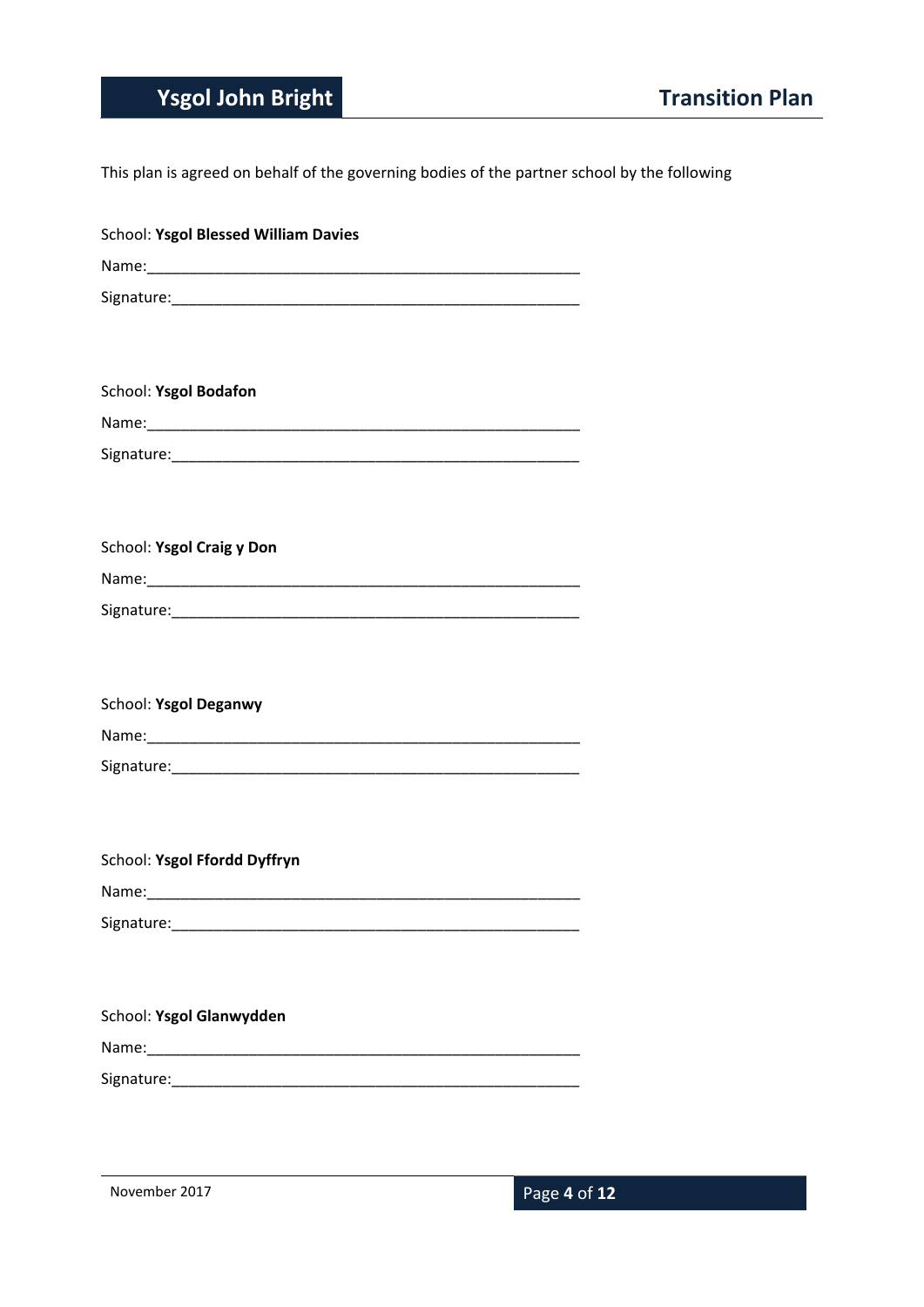# **Ysgol John Bright Transition Plan**

| School: Ysgol John Bright |
|---------------------------|
|                           |
|                           |
|                           |
| School: Ysgol San Sior    |
|                           |
|                           |
|                           |
|                           |
| School: Ysgol Tudno       |
|                           |
|                           |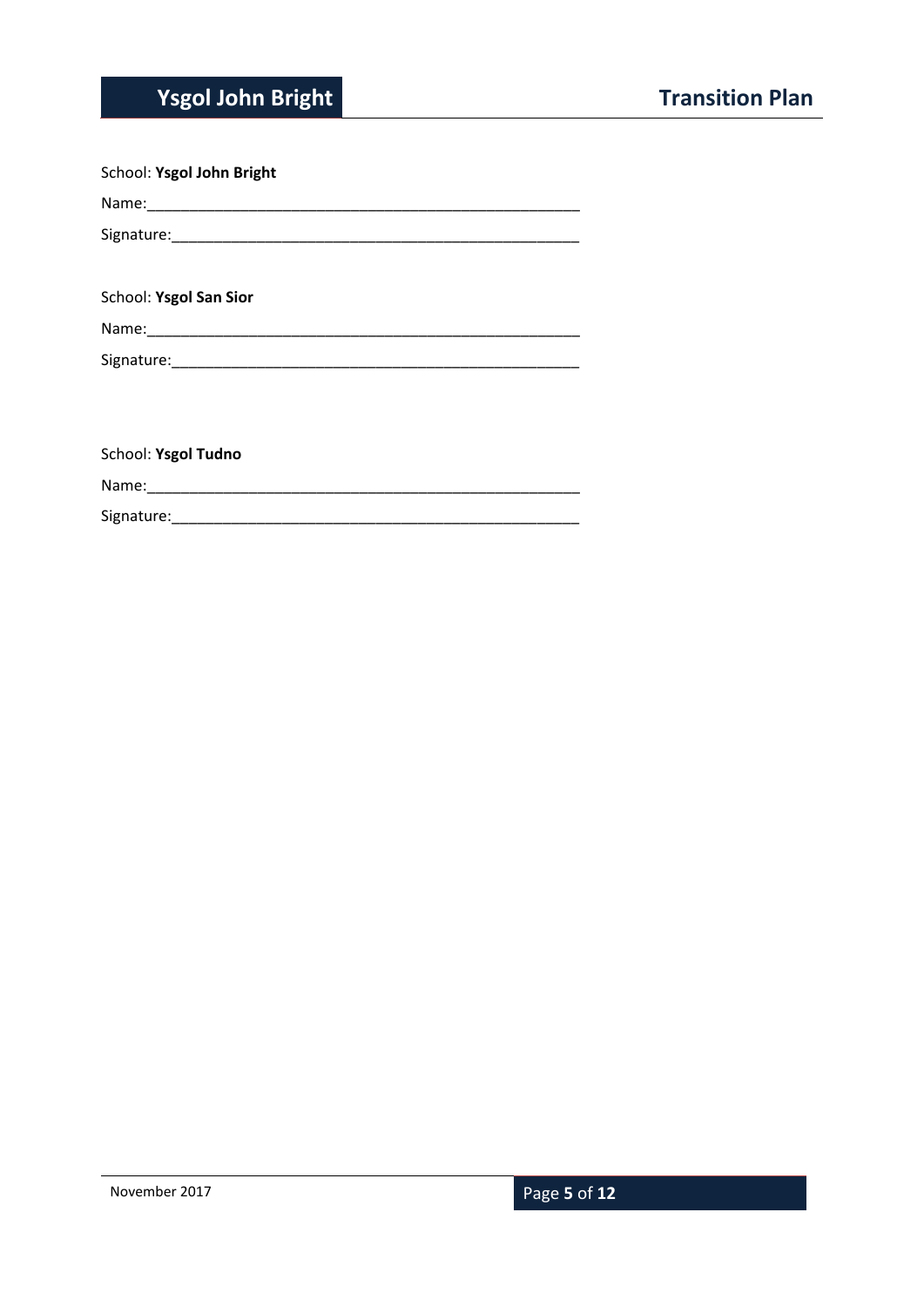#### **1. MANAGING AND COORDINATING TRANSITION**

|     | <b>Action</b>                                                                                                                                                                                  | When?                   | Involving who?                                                                                            | <b>Success Criteria</b>                                             |
|-----|------------------------------------------------------------------------------------------------------------------------------------------------------------------------------------------------|-------------------------|-----------------------------------------------------------------------------------------------------------|---------------------------------------------------------------------|
|     | 1.1 Each partner school to<br>nominate a member of its<br>management team to lead on<br>the development,<br>implementation and<br>evaluation of the action<br>agreed in this plan.             | Sept 2017               | Head teachers (and other<br>key staff / governors) from<br>all schools within the cluster.                | Membership of Steering<br>Group identified.                         |
| 1.2 | Nominees from partner<br>schools will meet once a term<br>to review progress, identify<br>any further issues to be<br>addressed and, where<br>needed, agree appropriate<br>action.             | At least once a<br>term | Named Transition Co-<br>ordinators for each Partner<br>school.                                            | Evidenced in minutes<br>Improvement Plans and their<br>evaluation.  |
|     | 1.3 Awareness of complementary<br>policies in relation to 'teaching<br>and learning', 'behaviour<br>management', 'assessment',<br>'development of key skills' -<br>literacy, numeracy, MAT etc | Ongoing                 | Drawn up by the Transition<br>Group in consultation with<br>staff, and implemented<br>across all schools. | Monitoring and Evaluation of<br>impact on standards of<br>policies. |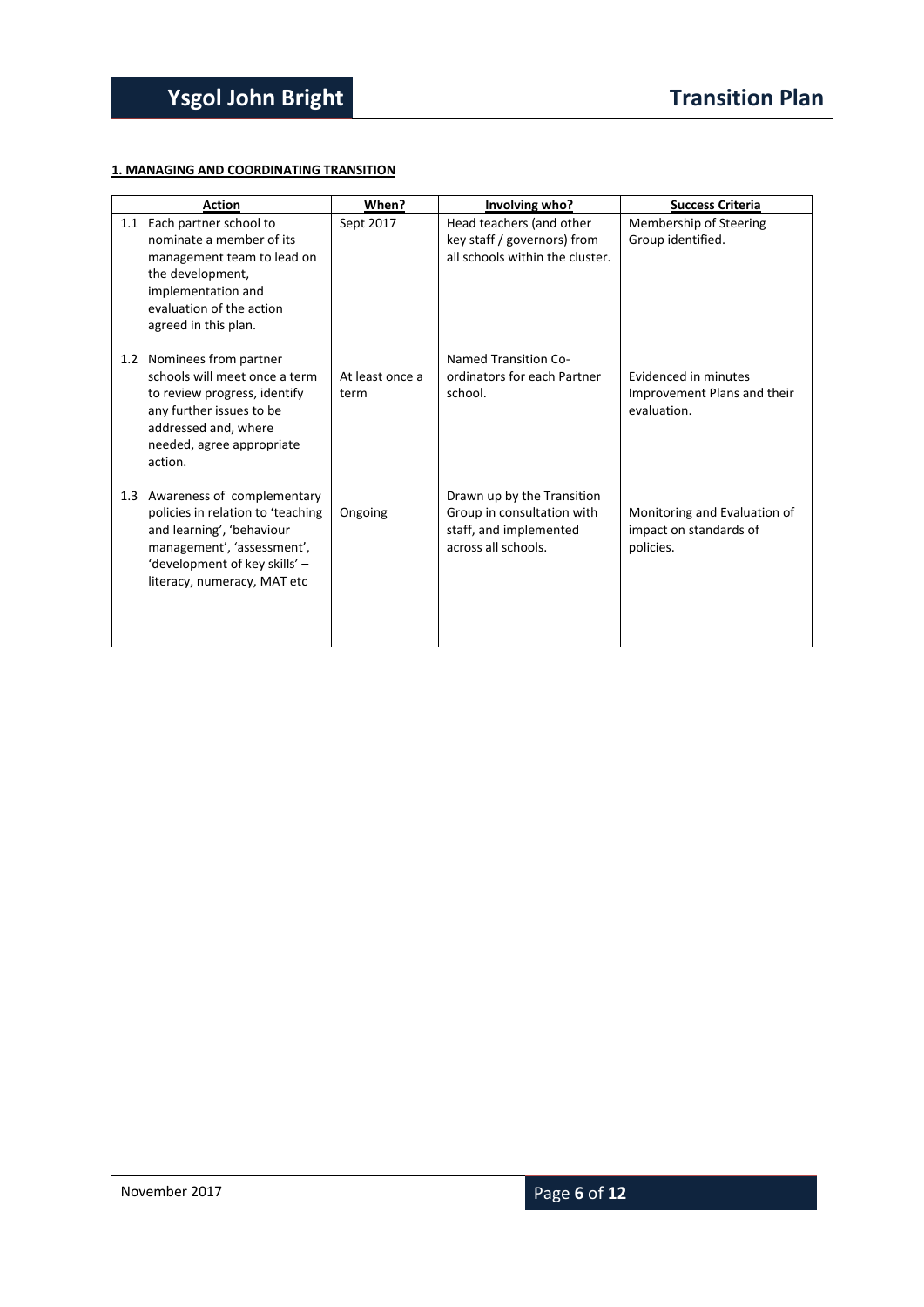#### **2. IMPLEMENTING JOINT CURRICULUM PLANNING**

|     | <b>Action</b>                 | When?       | Involving who?            | <b>Success Criteria</b>                       |
|-----|-------------------------------|-------------|---------------------------|-----------------------------------------------|
|     | 2.1 Each partner school is to | Annually    | Ysgol John Bright core    | Progression from KS2 to KS3 is                |
|     | involved<br>be<br>in          |             | subject departments and   | successful                                    |
|     | moderation of levels in       |             | primary subject co        | Continuity in subjects planned                |
|     | core subjects - Maths,        |             | ordinators.               | carefully to avoid repetition and             |
|     | English and Welsh.            |             |                           | transition 'dip'.                             |
|     |                               |             |                           | Sharing of successful teaching and            |
|     |                               |             |                           | learning methods                              |
|     | 2.2 LNF cluster group         |             |                           | Development of taster days and<br>experiences |
|     | meetings.                     | Once a term | Named LNF Co-ordinators   | Minutes and actions that result from          |
|     |                               |             | for each Partner school.  | LNF cluster.                                  |
|     |                               |             |                           |                                               |
|     | 2.3 MAT PLC create.           |             | MAT representatives from  |                                               |
|     |                               | Once a term | each school               | Moderation of high Level 5 and 6              |
|     |                               |             | Named Welsh co ordinators | work.                                         |
|     |                               |             | from all schools.         | MAT events organised and positive             |
|     |                               |             |                           | feedback/improvement in                       |
|     |                               |             |                           | Percentage of Year 6 gaining a level          |
|     |                               |             |                           | 6 in Maths, English and Welsh.                |
|     |                               |             |                           |                                               |
|     |                               |             | Welsh Co ordinators.      | Target groups access the curriculum           |
| 2.4 | Linguistic continuity in      |             |                           | bilingually.                                  |
|     | Welsh.                        | Annually    |                           |                                               |
|     |                               |             |                           |                                               |
|     |                               |             |                           |                                               |
|     |                               |             |                           |                                               |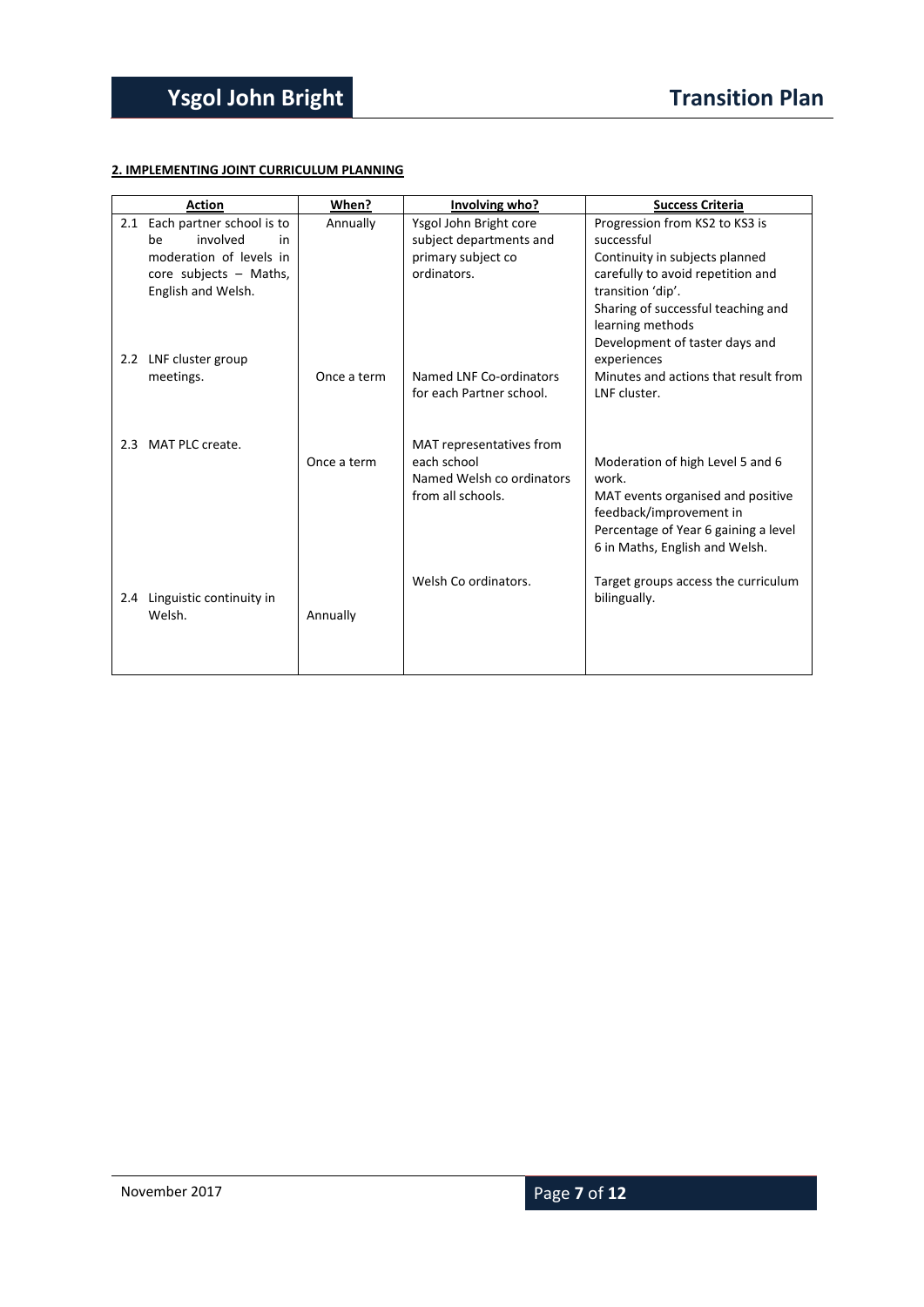#### **3. ENSURING CONTINUITY IN TEACHING AND LEARNING**

| <b>Action</b>                                                                                                                                                                  | When?              | Involving who?                    | <b>Success Criteria</b>                                                                                                                            |
|--------------------------------------------------------------------------------------------------------------------------------------------------------------------------------|--------------------|-----------------------------------|----------------------------------------------------------------------------------------------------------------------------------------------------|
| Ongoing programme to release<br>3.1<br>staff from both Key Stage 2 and<br>Key Stage 3 to observe<br>practice/team teach and<br>analyse approaches to teaching<br>and learning. | Ongoing            | Teaching staff.                   | Opportunities for meetings<br>between staff.                                                                                                       |
| 3.2 Joint training to further<br>continuity of teaching styles<br>and management of learning.                                                                                  | Annually           | Year 6 teachers and YJB<br>staff. | Continuity in the curriculum<br>and progression of learning.                                                                                       |
| Regular visits of Primary<br>3.3<br>students to YJB to access<br>facilities and equipment and aid<br>transition.                                                               | As required        | Relevant faculties.               | Faculties and resources shared<br>with feeder primary schools.<br>Transition eased for Year 6<br>students.                                         |
| 3.4 Summer school - introduce<br>catch up literacy/numeracy.<br>3.5 YJB students visit feeder primary<br>schools - paired reading etc.                                         | Summer<br>holidays | Year 6 students.                  | Evaluation of summer school<br>in helping Year 6 students<br>cope in the transition process.<br>Progression in learning and<br>social development. |
|                                                                                                                                                                                | Ongoing            | Year 5 and 6 students.            |                                                                                                                                                    |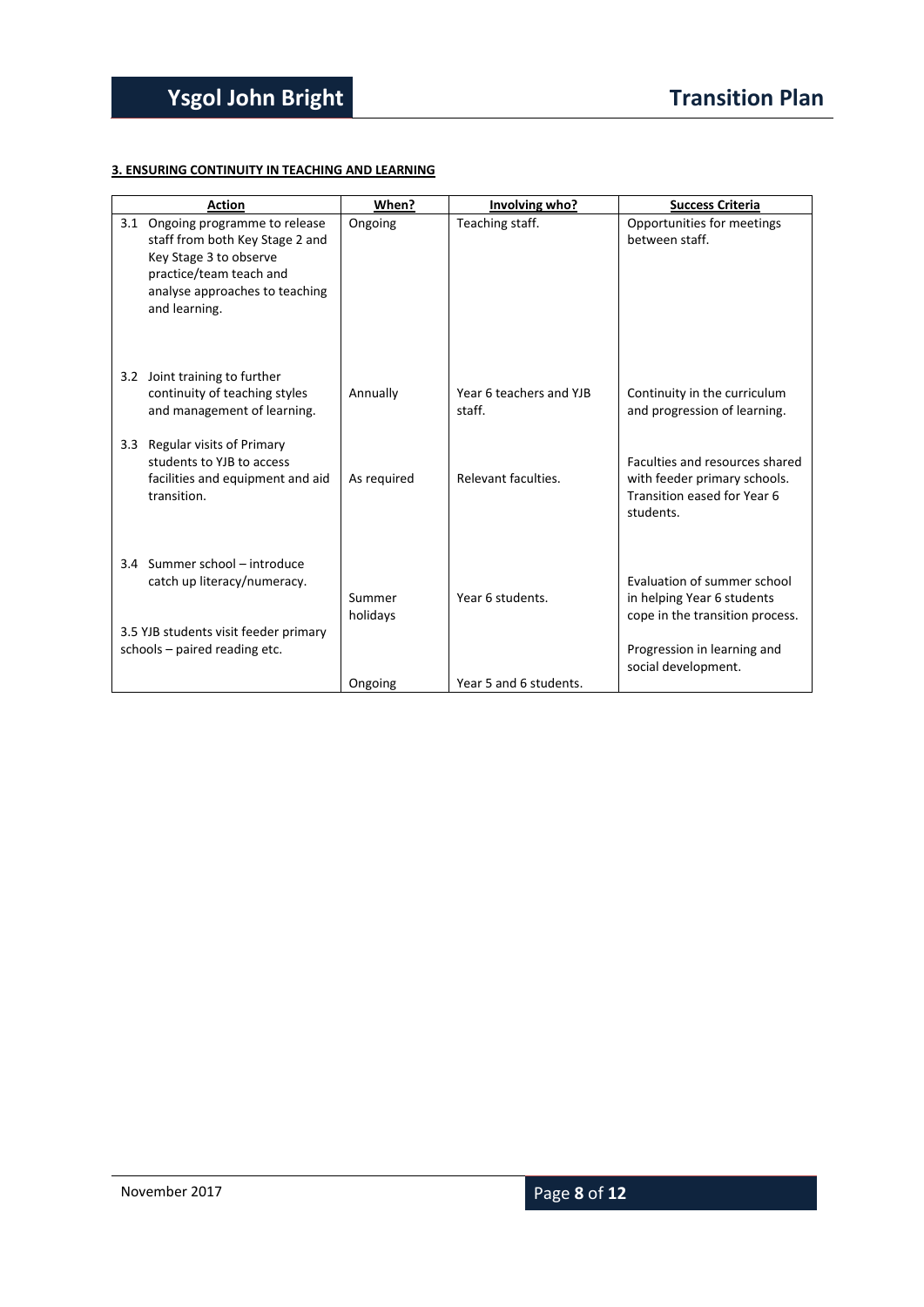#### **4. ENSURING CONSISTENCY IN ASSESSMENT, MONITORING AND TRACKING**

|     | <b>Action</b>                                                                                                           | When?    | Involving who?                                                   | <b>Success Criteria</b>                                                                                                                                                                                             |
|-----|-------------------------------------------------------------------------------------------------------------------------|----------|------------------------------------------------------------------|---------------------------------------------------------------------------------------------------------------------------------------------------------------------------------------------------------------------|
| 4.1 | Use of strategic time to<br>focus on assessment<br>issues.                                                              | Annually | All relevant staff.                                              | Opportunities for discussion<br>and assessment of student's<br>work across KS2 and KS3 so that<br>a common understanding of<br>progress of standards is<br>reached.                                                 |
| 4.2 | Joint curriculum<br>Assessment meetings to<br>level work and create end<br>of key stage portfolios of<br>levelled work. | Ongoing  | Core subject teachers and<br>primary co-<br>ordinators/teachers. | A shared understanding of NC<br>levels and descriptors.                                                                                                                                                             |
| 4.3 | Forensic use of KS2 data<br>to set targets for individual<br>students and groups of<br>students.                        | On going | Year 6 teachers and YJB staff.                                   | Continuity in the curriculum<br>and progression of learning.<br>Identify underachievement by<br>individual students, by groups<br>and in particular subjects. Plan<br>progression in the next stage of<br>learning. |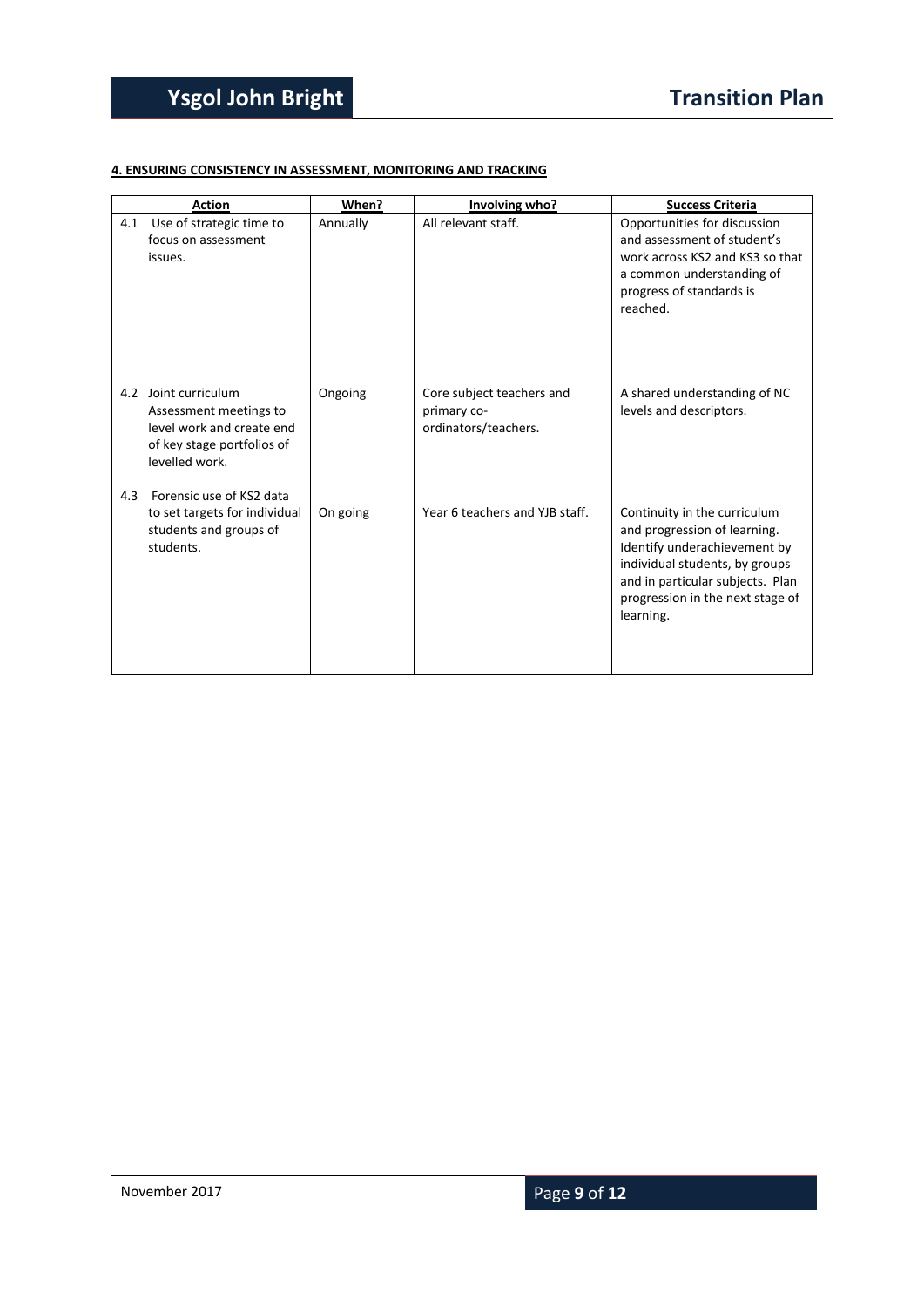#### **5. EVALUATION OF THE IMPACT OF THE POLICY AND IMPROVEMENT INITIATIVES ON STANDARDS**

|     | <b>Action</b>                                                                                                                                    | When?                   | Involving who?                                | <b>Success Criteria</b>                                                                                                            |
|-----|--------------------------------------------------------------------------------------------------------------------------------------------------|-------------------------|-----------------------------------------------|------------------------------------------------------------------------------------------------------------------------------------|
| 5.1 | An annual review of plan to<br>consider progress made and<br>agree priorities for the<br>following year including roles<br>and responsibilities. | Annually<br>Summer term | Steering group in<br>consultation with staff. | Recommendations following the<br>review will be considered and<br>agreed by the governing bodies<br>of the feeder partner schools. |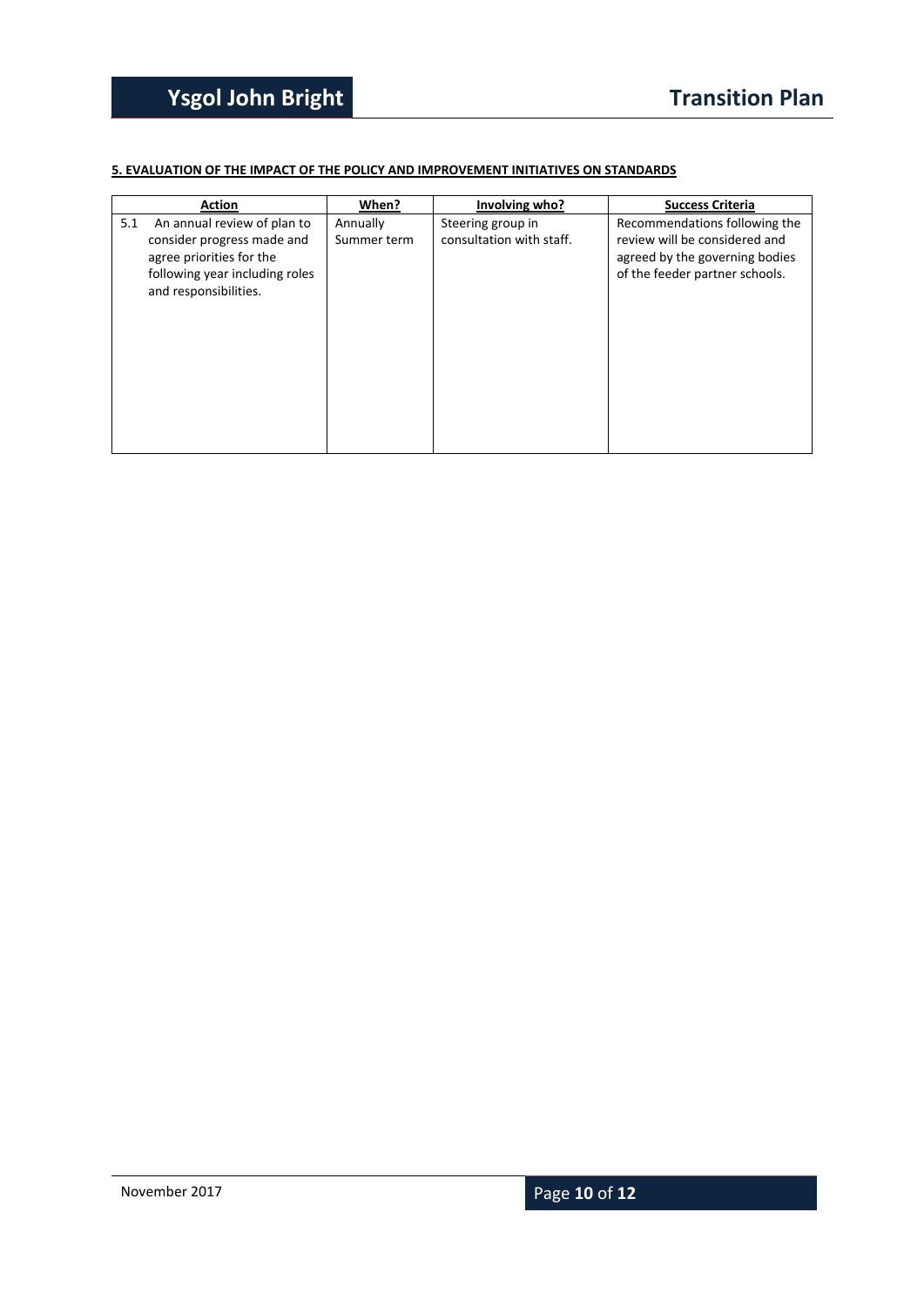#### **6. ENSURING EFFECTIVE PASTORAL LINKS TO MEET STUDENTS PERSONAL AND SOCILA NEEDS**

|     | <b>Action</b>                                                                                                                                                    | When?                                        | Involving who?                                                             | <b>Success Criteria</b>                                                                                                           |
|-----|------------------------------------------------------------------------------------------------------------------------------------------------------------------|----------------------------------------------|----------------------------------------------------------------------------|-----------------------------------------------------------------------------------------------------------------------------------|
| 6.1 | Joint training events where<br>possible.                                                                                                                         | As required                                  | All relevant staff                                                         | Evaluation of training/aims of<br>training met.                                                                                   |
|     | 6.2 Visits from YJB staff to talk to<br>Year 5 and Year 6 students and<br>answer questions about life at<br>YJB.                                                 | Ongoing                                      | Head teacher, Director<br>of Year 7, SENCO                                 | Students personal and social<br>needs are addressed to reduce<br>their concern and possible<br>anxiety about changing<br>schools. |
|     | 6.3 Use of YJB students from YJB<br>to talk to primary school<br>students.                                                                                       | Ongoing                                      | Cross-section of YJB<br>students.                                          | Transition activities are<br>appropriate to student needs.                                                                        |
| 6.4 | Introductory open evening.                                                                                                                                       | Annually(October)                            | YJB staff.                                                                 | Parents apply to YJB.                                                                                                             |
|     | 6.5 Involve<br>students/parents/careers in<br>reviewing and evaluating<br>transfer arrangements to<br>secure continuous<br>improvement and smooth<br>transition. | Annually - Moving<br>Up, Moving On<br>events | Assistant head<br>teacher/director of Year<br>7/ Year 7<br>parents/carers. | Parents/carers/students<br>confidence is increased.                                                                               |
|     | 6.6 Pastoral programme to help<br>students tackle issues they might<br>encounter in first term/year.<br>Literacy/numeracy star award<br>delivered.               | Ongoing                                      | Director of Year 7/ Form<br>tutors.                                        | Self evaluation.<br>100% of Year 7 gain Bronze<br>star.                                                                           |